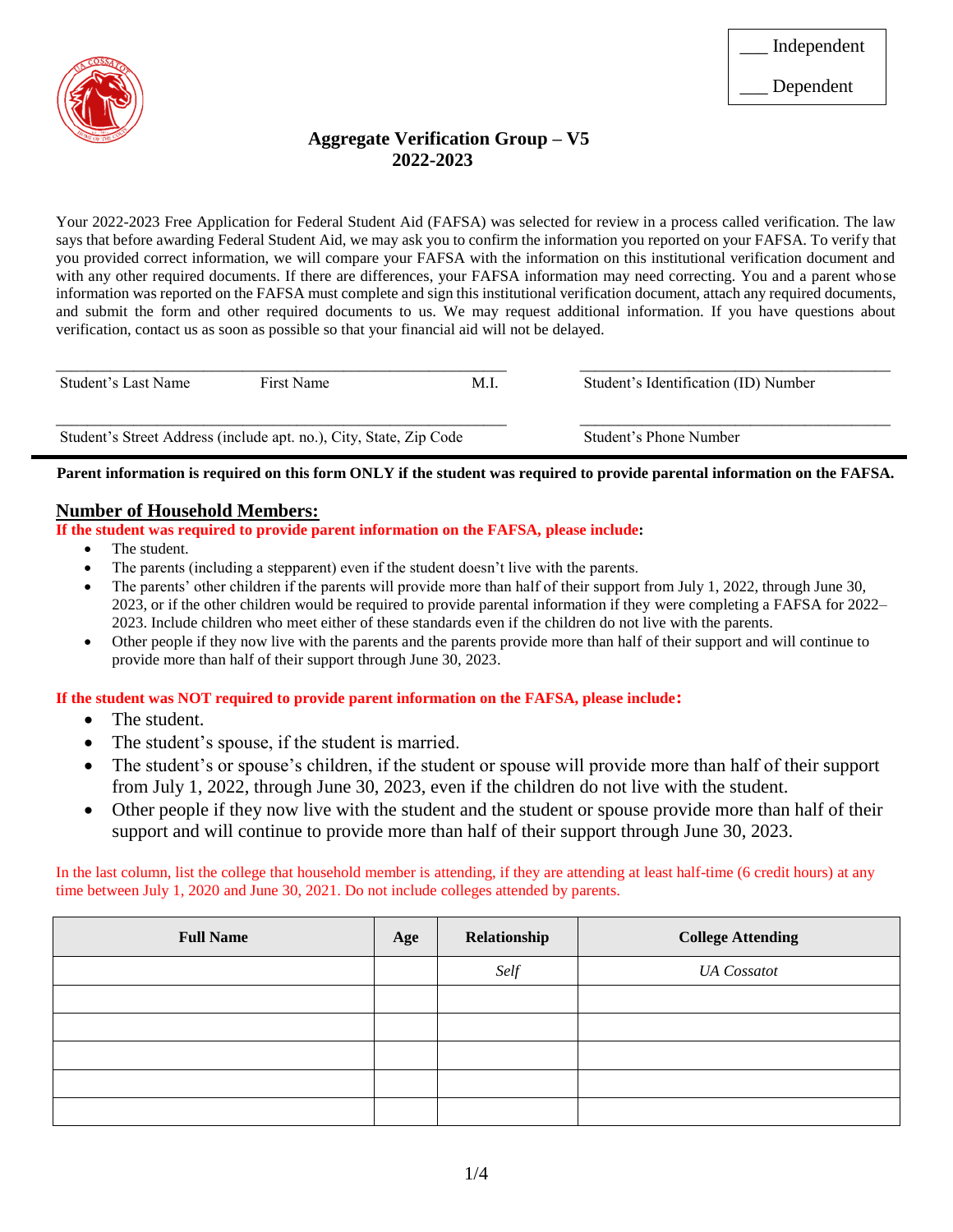## **Identity and Statement of Educational Purpose (To Be Signed in the Presence of a notary)**

**\*Complete this page only if you are mailing in this form.\***

If the student is unable to appear in person at Cossatot Community College of the University of Arkansas to verify his or her identity, the student must provide to the institution:

- (a) A copy of the unexpired valid government-issued photo identification (ID) that is acknowledged in the notary statement below, or that is presented to a notary, such as, but not limited to, a driver's license, other state-issued ID, or passport; and
- (b) The original Statement of Educational Purpose provided below, which must be notarized. If the notary statement appears on a separate page than the Statement of Educational Purpose, there must be a clear indication that the Statement of Educational Purpose was the document notarized.

| <b>Identity and Statement of Educational Purpose</b>                                          |                                                                                                                       |  |  |
|-----------------------------------------------------------------------------------------------|-----------------------------------------------------------------------------------------------------------------------|--|--|
| I certify that $I_{\perp}$<br>(Print Student's Name)                                          | am the individual signing this Statement of Educational Purpose                                                       |  |  |
|                                                                                               | and that the Federal student financial assistance I may receive will only be used for educational purposes and to pay |  |  |
| the cost of attending Cossatot Community College of the University of Arkansas for 2022-2023. |                                                                                                                       |  |  |
|                                                                                               |                                                                                                                       |  |  |
| (Student's Signature)                                                                         | (Date)                                                                                                                |  |  |
|                                                                                               |                                                                                                                       |  |  |

| <b>Notary's Certificate of Acknowledgement</b>          |                                                             |
|---------------------------------------------------------|-------------------------------------------------------------|
|                                                         |                                                             |
|                                                         | (Date)                                                      |
|                                                         |                                                             |
| (Notary's Name)                                         |                                                             |
|                                                         | and provided to me on the basis of satisfactory evidence of |
| (Printed Name of Signer)                                |                                                             |
|                                                         |                                                             |
| (Type of unexpired government-issued photo ID provided) |                                                             |
| foregoing instrument. WITNESS my hand and official seal |                                                             |
|                                                         | (Seal)                                                      |
|                                                         |                                                             |
|                                                         |                                                             |
|                                                         |                                                             |
| (Date)                                                  | (Notary Signature)                                          |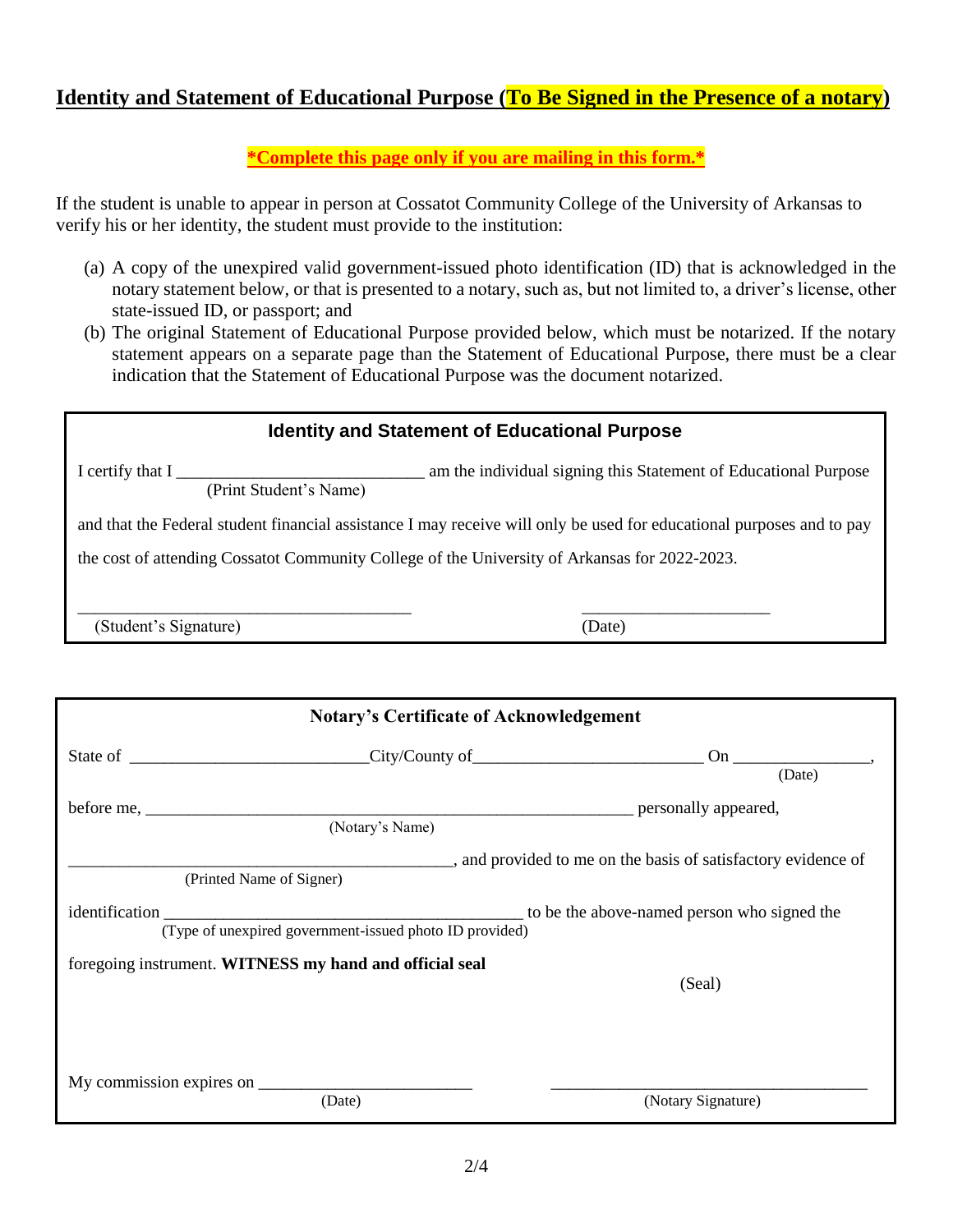# **Identity and Statement of Educational Purpose (to be signed at institution) \*Complete this section only if you are bringing this form to campus.\***

The student must appear in person at **Cossatot Community College of the University of Arkansas** to verify his or her identity by presenting an unexpired valid government-issued photo identification (ID), such as, but not limited to, a driver's license, other stateissued ID, or passport. The institution will maintain a copy of the student's photo ID that is annotated by the institution with the date it was received and reviewed, and the name of the official at the institution authorized to receive and review the student's ID.

### **In addition, the student must sign, in the presence of the institutional official, the Statement of Educational Purpose provided below.**

| <b>Statement of Educational Purpose</b>                                                                           |                                                                                                                            |  |  |
|-------------------------------------------------------------------------------------------------------------------|----------------------------------------------------------------------------------------------------------------------------|--|--|
| am the individual signing this Statement of Educational Purpose and<br>I certify that I<br>(Print Student's Name) |                                                                                                                            |  |  |
|                                                                                                                   | that the Federal student financial assistance I may receive will only be used for educational purposes and to pay the cost |  |  |
| of attending Cossatot Community College of the University of Arkansas for 2022-2023 academic year                 |                                                                                                                            |  |  |
| (Student's Signature)                                                                                             | (Date)                                                                                                                     |  |  |
|                                                                                                                   |                                                                                                                            |  |  |

## **UAC Financial Aid Office Use Only:**

I verify that this student, is the said student, which has signed and dated the above document.

\_\_\_\_\_\_\_\_\_\_\_\_\_\_\_\_\_\_\_\_\_\_\_\_\_\_\_\_\_\_\_\_\_\_\_\_\_\_\_\_\_\_\_\_\_ \_\_\_\_\_\_\_\_\_\_\_\_\_\_\_\_\_\_\_\_\_\_\_\_\_ (Signature/Title) (Date Received)

**Office signature required when form is completed in person**